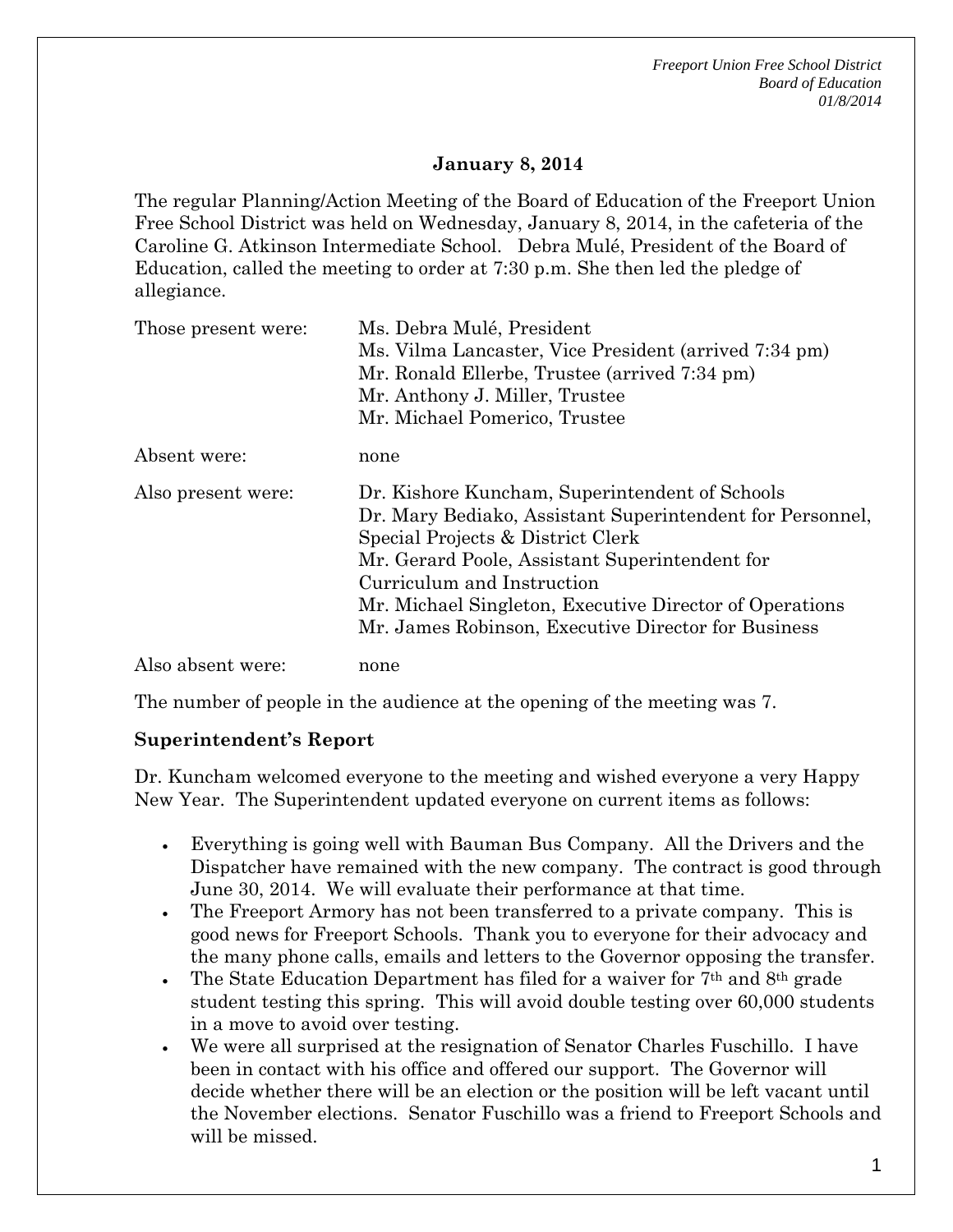- Columbus Avenue will be celebrating its  $100<sup>th</sup>$  Birthday this year. We will celebrate next month to mark the occasion.
- The budget process is in progress and we hope to see the State Aid proposal soon. It is possible that there will be a 4% increase in state aid. When the figures are released we will have a Board of Education Budget Committee meeting and a public forum to discuss the options.

# **Questions from the Public**

The public was given the opportunity to address the Board of Education. Each speaker was allowed to address the Board for four minutes on any topic. The Board and administration addressed the comments from the public. **Items for Action**

On a motion by Mr. Pomerico and a seconded by Mr. Ellerbe the following item was approved:

## **CSE/CPSE Minutes**

**BE IT RESOLVED,** that the Board of Education of the Freeport Union Free School District hereby accepts the minutes of the meetings of the committees on special education and preschool special education for the following dates: November 18, 21, 26, 2013; December 18, 2013.

The vote was unanimous, Ellerbe, Lancaster, Miller, Mulé and Pomerico.

On a motion by Mr. Ellerbe and a seconded by Mr. Miller the following item was approved:

# **Approval for Student Travel to Orlando, Florida**

**BE IT RESOLVED** that the Board of Education of the Freeport Union Free School District hereby authorizes Freeport High School to conduct a field trip to the city of Orlando, Florida, scheduled for February 6th through February 10th, 2014 for the purpose of the Freeport HS Cheerleading Team's participation in the UCA National High School Cheerleading Championships.

**BE IT FURTHER RESOLVED** that said authorization is subject to availability of chaperones and to Freeport High School's compliance with all insurance, health, safety, and financial guidelines as indicated in the Administrative Procedure for overnight, off-Long Island, field trips.

The vote was unanimous, Ellerbe, Lancaster, Miller, Mulé and Pomerico.

# **Executive Session**

At 8:11 p.m. Mr. Pomerico moved to adjourn to executive session for two specific matters of negotiations.